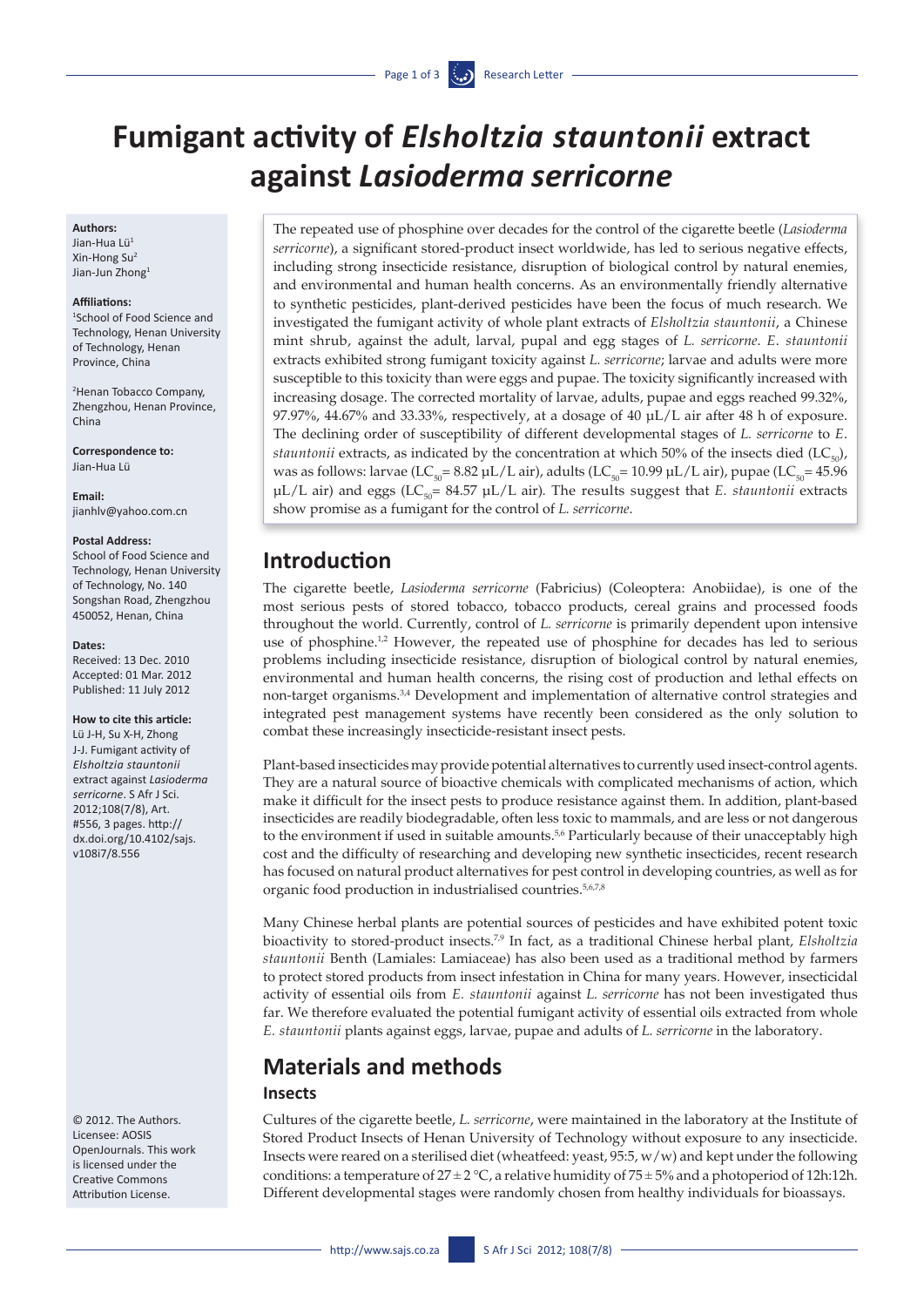#### **Preparation of the extract**

The *E. stauntonii* whole flowering plant was collected in Henan, central China in October 2008. The plant was identified by the Biology Department of Zhengzhou University, then dried at room temperature and finely ground to powder. Successive 50 g quantities of the powder were extracted by the Soxhlet method with 250 mL anhydrous diethyl ether until the distilled liquid was colourless. The solvent was evaporated under vacuum in a rotary evaporator. The plant extract was then stored in airtight fuscous glassware in a refrigerator at 4 ºC.

#### **Fumigant activity**

#### **Larvae, pupae and adults**

Fumigant activity against *L. serricorne* was investigated by exposing 30 larvae (10–12 days old), 30 pupae (1–2 days old) and 30 unsexed adults (5–7 days old) to *E. stauntonii* extracts in a 250-mL flask tightly sealed with a rubber stopper. Aliquots of 0 µL, 1.25 µL, 2.5 µL, 5 µL and 10 µL of the *E. stauntonii* extract dissolved in 1 mL acetone (analytical purity), corresponding to dosages in air of  $0 \mu L/L$  (as a control),  $5 \mu L/L$ ,  $10 \mu L/L$ ,  $20 \mu L/L$  and  $40 \mu L/L$ , were evenly applied on a Whatman No.1 filter paper strip  $(7 \text{ cm} \times 9 \text{ cm})$ , which was then dried in air for 10 min prior to being fixed on the rubber stopper by a staple at one end. The rubber stopper was tightly stuffed to keep the filter paper suspended in the top of the flask. Care was taken to avoid the filter paper from coming into contact with the flask wall. The flask was placed in an incubator at  $27 \pm 2$  °C and  $75 \pm 5$ % relative humidity. Five replicates were conducted. After 48 h of exposure, insects were moved into clean vials. The mortality of *L. serricorne* larvae and adults was determined immediately. Insects showing any movement were considered to be alive. The *L. serricorne* pupae were kept in an insect culture environment. The number of pupae that reached adulthood was recorded every day for the following 10 days. Pupae that did not reach the adult stage were considered to be dead.

#### **Eggs**

The eggs (0–24 hours old) were exposed to the *E. stauntonii* extract on round cloning plates with diameters of 9.5 cm. Each cloning plate had 54 microwells; each microwell was

6 mm in diameter and 5 mm deep. One egg was transferred into each numbered microwell using a moistened fine brush. A total of 30 eggs was used for one replicate. The plates were placed in 5-L glass jars with screw-top lids. *E. stauntonii* extract was applied on a Whatman No.1 filter paper strip (7 cm  $\times$  9 cm) which was attached to the lower side of the jar lid by adhesive tape. The tested dosages in air were  $0 \mu L/L$ (control), 5 µL/L, 10 µL/L, 20 µL/L and 40 µL/L. After 48 h of exposure, the plates were taken out of the jars and placed in an insect culture environment. Eggs were observed for hatching by a stereomicroscope. The number of eggs that hatched into larvae was recorded every day for the following 10 days. Unhatched eggs were considered to be dead. All experiments were repeated five times.

#### **Statistical analysis**

Percentage mortality was corrected using the Abbott formula.10 The percentage mortality was determined and transformed to arcsine square-root values for an analysis of variance. Treatment means were compared and separated by Scheffe's test at  $p = 0.05$ .<sup>11</sup> The LC<sub>50</sub> values (the concentration at which 50% of the insects died) were calculated using probit analysis.12

### **Results**

*Elsholtzia stauntonii* extracts showed strong fumigant activity against *L. serricorne* and the toxicity progressively increased with increasing exposure dosage (*p* < 0.05; Tables 1 and 2). The responses varied significantly across developmental stages: larvae and adults were far more susceptible than eggs and pupae. At a dosage of 40 µL/L air, the corrected mortality of larvae, adults, eggs and pupae reached 99.32%, 97.97%, 44.67% and 33.33%, respectively. The declining order of susceptibility of different developmental stages of the insects to the *E. stauntonii* extract was as follows: larvae (LC<sub>50</sub>= 8.82 µL/L air), adults (LC<sub>50</sub>= 10.99 µL/L air), pupae  $(LC_{50} = 45.96 \,\mu L/L \text{ air})$  and eggs  $(LC_{50} = 84.57 \,\mu L/L \text{ air})$ .

# **Discussion**

*Elsholtzia stauntonii* showed promise as a fumigant for the control of *L. serricorne*. The toxic effect of the *E. stauntonii*

| TABLE 1: Fumigant toxicity of Elsholtzia stauntonii whole plant extract against eggs, larvae, pupae and adults of Lasioderma serricorne after a 48-h exposure period. |  |
|-----------------------------------------------------------------------------------------------------------------------------------------------------------------------|--|
|                                                                                                                                                                       |  |

| <b>TribLE 2.</b> Paint to the concity of Editorization and the principle and accupation c <sub>ho</sub> o, tarvac, papacially advice of Editorities of Hotel and it chooses performed to the product performance of the concerning of the conc |                               |                               |                               |                               |  |  |  |
|------------------------------------------------------------------------------------------------------------------------------------------------------------------------------------------------------------------------------------------------|-------------------------------|-------------------------------|-------------------------------|-------------------------------|--|--|--|
| Dosage (µL/L)                                                                                                                                                                                                                                  | Eggs $(\%)$                   | Larvae $(\% )$                | Pupae $(\% )$                 | Adults $(\% )$                |  |  |  |
|                                                                                                                                                                                                                                                | $6.00 \pm 1.25$ <sup>d</sup>  | $23.65 \pm 0.83$ <sup>d</sup> | $9.33 \pm 1.25$ <sup>d</sup>  | $16.22 \pm 1.26$ <sup>d</sup> |  |  |  |
| 10                                                                                                                                                                                                                                             | $11.33 \pm 0.82$ <sup>c</sup> | $60.14 \pm 1.66^{\circ}$      | $22.67 \pm 1.25$ <sup>c</sup> | $54.73 \pm 1.72$ <sup>c</sup> |  |  |  |
| 20                                                                                                                                                                                                                                             | $22.67 \pm 0.67^{\rm b}$      | $75.68 \pm 2.48^{\circ}$      | $34.67 \pm 0.82^b$            | $67.57 \pm 1.72^b$            |  |  |  |
| 40                                                                                                                                                                                                                                             | $33.33 \pm 1.05^{\circ}$      | $99.32 \pm 0.68$ <sup>a</sup> | $44.67 \pm 1.70^a$            | $97.97 \pm 1.35^{\circ}$      |  |  |  |

Each value represents the mean corrected mortality (± s.e.) of five replicates (*n* = 150). Means within a column followed by the same superscript letters are not significantly different at *p <* 0.05.

**TABLE 2:** Mortality of tested insect stages after 48 h of exposure to *Elsholtzia stauntonii* whole plant extract at different dosages.

| Developmental<br>stage | Regression<br>line equation | $LC_{\epsilon_0}$ $(\mu L/L)$ | Confidence limit of LC <sub>co</sub> (µL/L) | Chi-square<br>$(\chi^2)$ | Chi-square<br>$p$ -value |
|------------------------|-----------------------------|-------------------------------|---------------------------------------------|--------------------------|--------------------------|
| Egg                    | $Y = 1.27X + 2.56$          | 84.57                         | 53.50~191.11                                | 2.74                     | 0.99                     |
| Larva                  | $Y = 2.75X + 2.40$          | 8.82                          | 7.70~9.88                                   | 15.54                    | 0.62                     |
| Pupa                   | $Y = 1.25X + 2.92$          | 45.96                         | 33.66~75.82                                 | 4.13                     | 0.99                     |
| Adult                  | $Y = 2.86X + 2.02$          | 10.99                         | $9.82^{\sim}12.18$                          | 20.52                    | 0.30                     |

 $\dagger$ , LC<sub>50</sub>, the concentration at which 50% of the insects died.